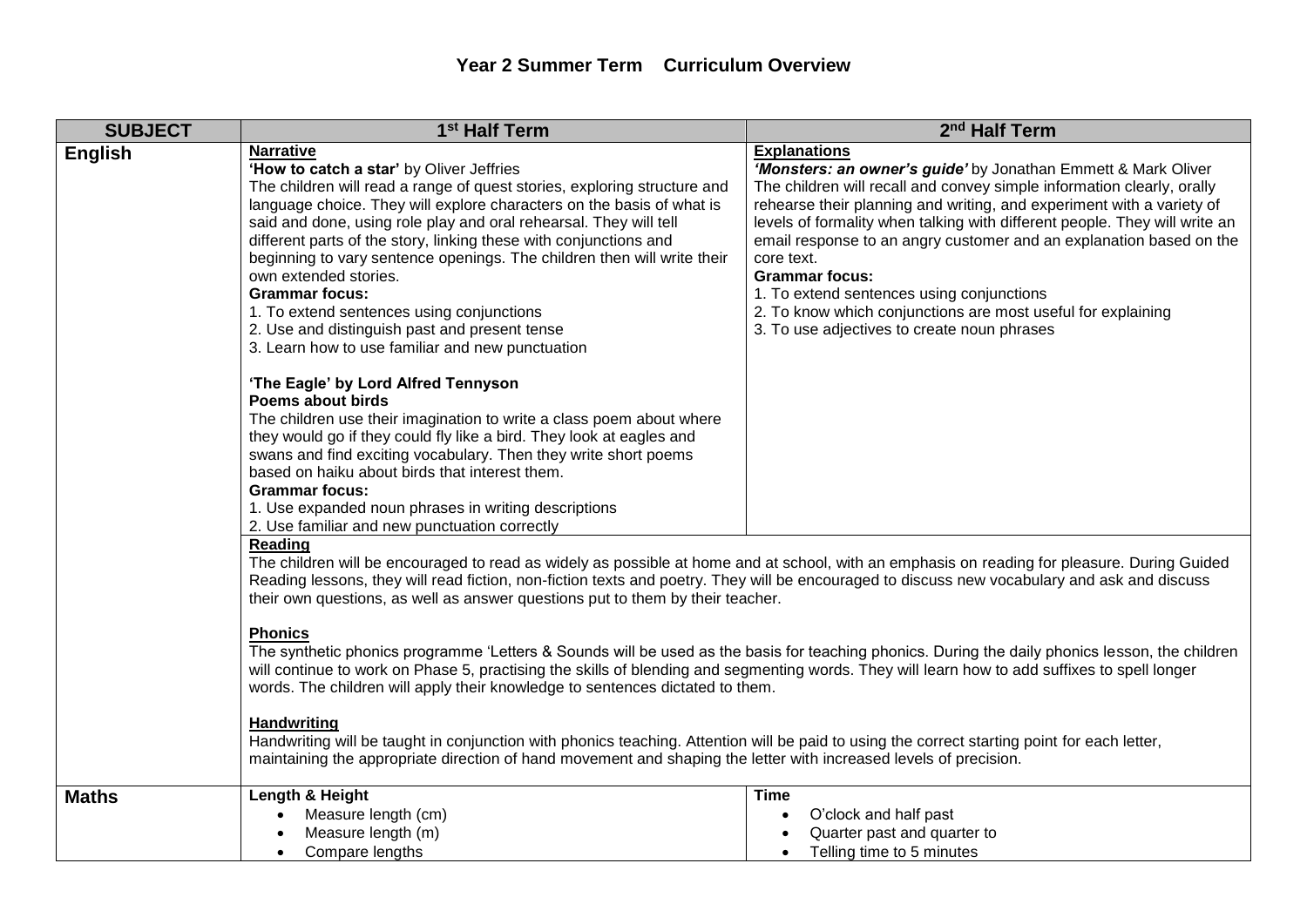|                | Order lengths<br>Four operations with lengths<br>Problem solving with length<br><b>Position &amp; Direction</b><br>Describe position Recap<br>Problem solving with position<br>Describing movement<br>Describing turns<br>Describing movements and turns<br>Making patterns with shapes<br>The children will be given opportunities to make rich connections across mathematical ideas to develop fluency, mathematical reasoning and<br>competence in solving problems. They will also apply their mathematical knowledge to science and other subjects.                                                                                                                                                                                                                                                                                                                                                                                        | Writing time Recap<br>Hours and days<br>Find duration of time<br>Compare durations of time<br><b>Mass, Capacity &amp; Temperature</b><br>Compare mass<br>$\bullet$<br>Measure mass in grams<br>Measure mass in kilograms<br>Compare volume<br><b>Millilitres</b><br>Litres<br>Four operations with mass<br>Four operations with volume<br>Temperature |  |
|----------------|--------------------------------------------------------------------------------------------------------------------------------------------------------------------------------------------------------------------------------------------------------------------------------------------------------------------------------------------------------------------------------------------------------------------------------------------------------------------------------------------------------------------------------------------------------------------------------------------------------------------------------------------------------------------------------------------------------------------------------------------------------------------------------------------------------------------------------------------------------------------------------------------------------------------------------------------------|-------------------------------------------------------------------------------------------------------------------------------------------------------------------------------------------------------------------------------------------------------------------------------------------------------------------------------------------------------|--|
| <b>Science</b> | What is in your habitat?<br>Our changing world<br>The children will explore and compare the differences between things that are living or dead, and things that have never been alive. They will also<br>learn about habitats and describe how different habitats provide basic needs for different kinds of animals and plants.<br>The apprentice gardener<br>The children will observe and describe how seeds and bulbs grow into mature plants. They will also find out and describe how plants need water,<br>light and a suitable temperature to grow and stay healthy.<br>Pupils will work scientifically by: observing closely, using simple equipment; asking simple questions and recognising that they can be<br>answered in different ways; identifying and classifying; using their observations and ideas to suggest answers to questions; gathering and<br>recording data to help in answering questions; performing simple tests. |                                                                                                                                                                                                                                                                                                                                                       |  |
| <b>PSHE</b>    | <b>Physical health and Mental wellbeing</b><br>The children will look at the importance of sleep, medicine and keeping<br>healthy, keeping their teeth healthy and at managing feelings and<br>asking for help.                                                                                                                                                                                                                                                                                                                                                                                                                                                                                                                                                                                                                                                                                                                                  | <b>Growing and changes</b><br>The children will learn about growing older, naming body parts and<br>moving class.<br><b>Keeping safe</b><br>The children will learn how to stay safe in different environments,<br>about risk and safety at home and about emergencies.                                                                               |  |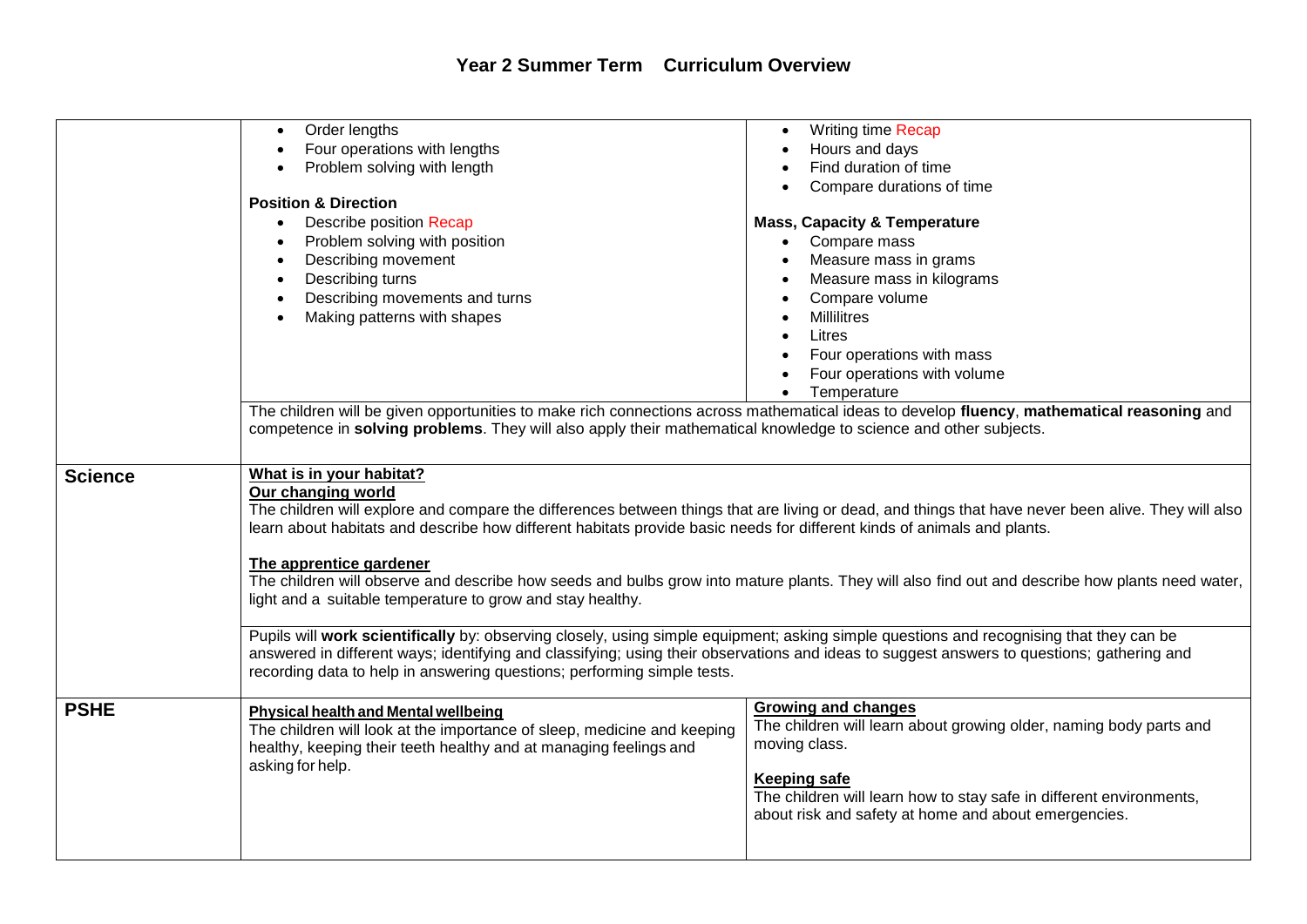## **Year 2 Summer Term Curriculum Overview**

| <b>RE</b>         | <b>Religious Leaders</b>                                                                                                                               | <b>Difficult Questions</b>                                                                                                                     |  |  |
|-------------------|--------------------------------------------------------------------------------------------------------------------------------------------------------|------------------------------------------------------------------------------------------------------------------------------------------------|--|--|
|                   | The children will be looking at religious leaders and how they show                                                                                    | The children will explore some of the religious questions to which                                                                             |  |  |
|                   | authority towards their religious groups.                                                                                                              | people try to find answers.                                                                                                                    |  |  |
|                   |                                                                                                                                                        |                                                                                                                                                |  |  |
| Geography         | Our wonderful world                                                                                                                                    |                                                                                                                                                |  |  |
|                   |                                                                                                                                                        | The children will learn about the wonders of the world. They will enhance and solidify their geographical general knowledge (e.g. name, locate |  |  |
|                   | and identify characteristics of the seven continents and oceans). It will also give them an appreciation of the world by introducing natural and       |                                                                                                                                                |  |  |
|                   | man-made wonders, as well as ancient and modern wonders.                                                                                               |                                                                                                                                                |  |  |
| <b>History</b>    | <b>Local Heroes</b>                                                                                                                                    |                                                                                                                                                |  |  |
|                   | The children will learn about the lives of some of the most significant people in the history of their locality. The unit will support the children in |                                                                                                                                                |  |  |
|                   | gaining an understanding of the breadth of contributions people can make in order to become significant. The children will use a range of              |                                                                                                                                                |  |  |
|                   | sources of evidence, including oral history, visual images and written documents.                                                                      |                                                                                                                                                |  |  |
| Art               | <b>Portraits</b>                                                                                                                                       |                                                                                                                                                |  |  |
|                   | The children will use drawing and painting to develop and share their ideas, experiences and imagination. They will develop a range of art and         |                                                                                                                                                |  |  |
|                   | techniques in using line, shape, form and colour. They will learn about the work of Rembrandt and Renoir, describing the differences and               |                                                                                                                                                |  |  |
|                   | similarities between different practices.                                                                                                              |                                                                                                                                                |  |  |
| Design &          | <b>Fabric Faces</b>                                                                                                                                    |                                                                                                                                                |  |  |
| <b>Technology</b> | In this unit, the children will learn all about different fabrics. They will explore and become familiar with the names of different fabrics and       |                                                                                                                                                |  |  |
|                   | learn how to choose and manipulate fabrics to create different effects; they will also learn how to join fabrics in a variety of ways. Running         |                                                                                                                                                |  |  |
|                   | stitch will be introduced during this unit. Finally, children get the chance to apply all of these skills to help them create their own fabric face    |                                                                                                                                                |  |  |
|                   | which they will evaluate.                                                                                                                              |                                                                                                                                                |  |  |
|                   |                                                                                                                                                        | <b>Musical Focus: Pitch</b>                                                                                                                    |  |  |
| <b>Music</b>      | <b>Musical Focus: Exploring Sound</b><br><b>Story Time</b>                                                                                             | Water                                                                                                                                          |  |  |
|                   | The children are introduced to famous pieces to stimulate composition.                                                                                 | Children sing and play a variety of shapes, using movement and                                                                                 |  |  |
|                   | The children interpret a storyboard with sound effects, and develop                                                                                    | reading from scores. They create a class composition which describes                                                                           |  |  |
|                   | their own ideas using voices and percussion.                                                                                                           | the sounds and creatures of a pond.                                                                                                            |  |  |
|                   |                                                                                                                                                        |                                                                                                                                                |  |  |
|                   |                                                                                                                                                        | <b>Musical Focus: Performing</b>                                                                                                               |  |  |
|                   |                                                                                                                                                        | <b>Travel</b>                                                                                                                                  |  |  |
|                   |                                                                                                                                                        | Children learn a Tanzanian game song and accompany a travelling                                                                                |  |  |
|                   |                                                                                                                                                        | song using voices and instruments. They listen to an orchestral piece                                                                          |  |  |
|                   |                                                                                                                                                        | and improve their own descriptive theme park music.                                                                                            |  |  |
|                   |                                                                                                                                                        |                                                                                                                                                |  |  |
| <b>PE</b>         | Racket skills - Tennis:                                                                                                                                | <b>Bat and Ball - Cricket:</b>                                                                                                                 |  |  |
|                   | Ball and racket familiarisation                                                                                                                        | Stopping and rolling a ball                                                                                                                    |  |  |
|                   | Sending and receiving skills                                                                                                                           | Under arm and over arm throwing and catching                                                                                                   |  |  |
|                   | Coordination and movement                                                                                                                              | Leaning how to bowl underarm                                                                                                                   |  |  |
|                   | Racket games                                                                                                                                           | Striking a ball with a cricket bat                                                                                                             |  |  |
|                   |                                                                                                                                                        | Batting and fielding games                                                                                                                     |  |  |
|                   | <b>Health and Wellbeing:</b>                                                                                                                           | <b>Locomotion - Dodging</b>                                                                                                                    |  |  |